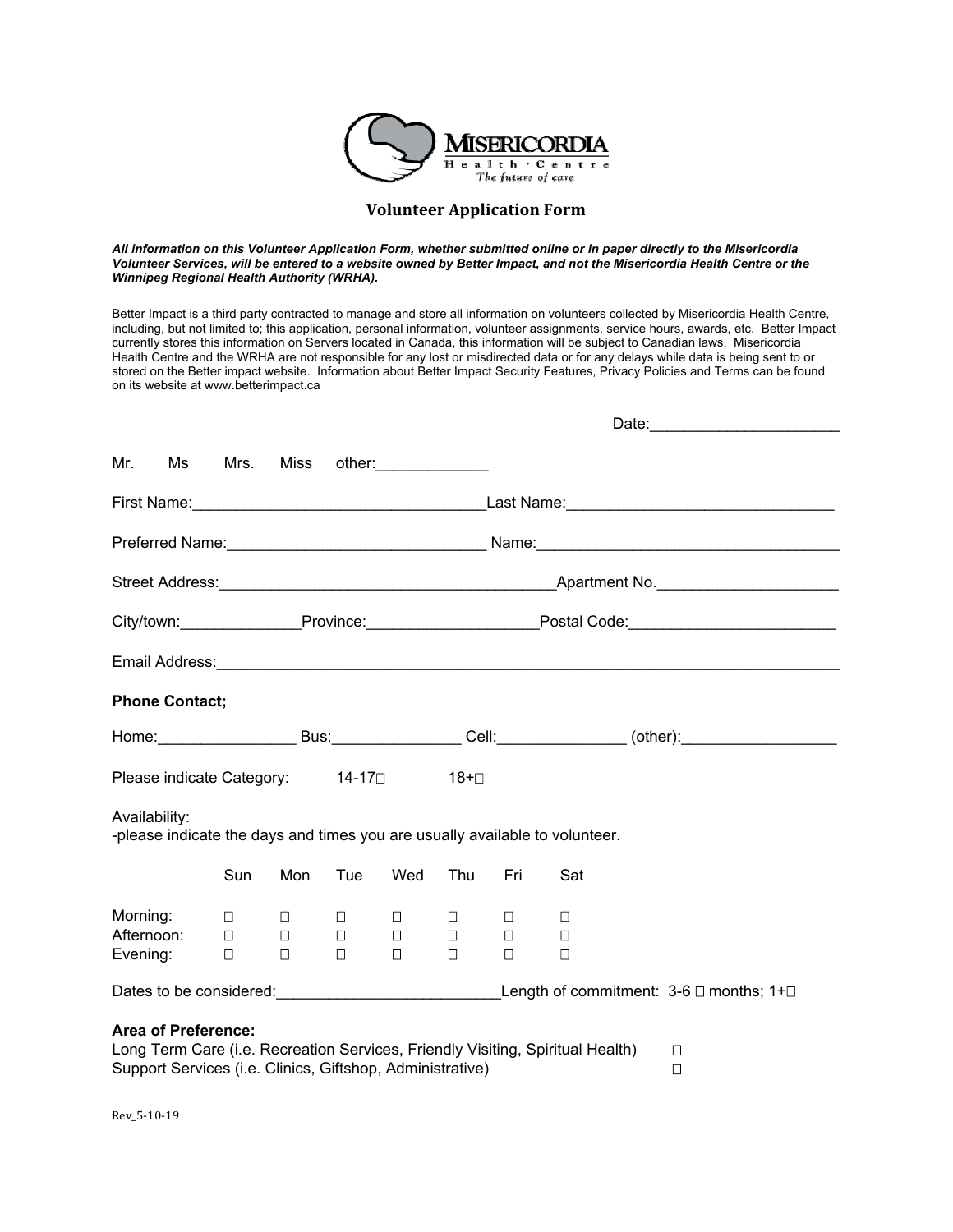# **Education**

| Formal education is not required to be a volunteer; we welcome experience of all kinds. |  |  |  |  |  |  |
|-----------------------------------------------------------------------------------------|--|--|--|--|--|--|
| Are you currently a Student? Yes □ No □                                                 |  |  |  |  |  |  |
| If you are a student, please complete this section:                                     |  |  |  |  |  |  |
|                                                                                         |  |  |  |  |  |  |
|                                                                                         |  |  |  |  |  |  |
|                                                                                         |  |  |  |  |  |  |
| Are you receiving credit? If so how many hours required: By when:                       |  |  |  |  |  |  |
| What School or organization do you require hours for?____________________________       |  |  |  |  |  |  |
| <b>Employment History</b>                                                               |  |  |  |  |  |  |

# Current status: Employed  $\square$  Unemployed  $\square$  Retired  $\square$  Other  $\square$

| Organization | Job title | From/ To Dates | Reason for leaving |
|--------------|-----------|----------------|--------------------|
|              |           |                |                    |
|              |           |                |                    |
|              |           |                |                    |

# **Volunteer Work**

Please list organizations that you currently are volunteering for or have volunteered in the past:

| Organization | Job title | From/ To Dates | Reason for leaving |
|--------------|-----------|----------------|--------------------|
|              |           |                |                    |
|              |           |                |                    |
|              |           |                |                    |

Have you applied at the Misericordia Health Centre before? Yes  $\Box$  No $\Box$ 

# **Please tell us about skills or experience you have to offer:**

| □ Clerical/organizational | $\sqsupset$ Experience with the $\sqsupset$<br>elderly | ∃ Recreation. | $\Box$ Training/education | □ Languages |
|---------------------------|--------------------------------------------------------|---------------|---------------------------|-------------|
| □Computer/technology      | ⊟Health Care                                           | ⊡ Writing     | $\Box$ Other              |             |

# **Check your reason for volunteer**

| □ Academic Credit                  | $\Box$ Learn new skills                                 | $\Box$ Practice English skills           |              |
|------------------------------------|---------------------------------------------------------|------------------------------------------|--------------|
| $\Box$ Confirmation<br>requirement | $\Box$ Improve Health care<br>$\Box$ Social Interaction | $\Box$ Referred by medical<br>profession | $\Box$ Other |
| $\Box$ Employment                  | $\Box$ Stay active and                                  | □ Training/education                     |              |
| experience                         | Involved                                                | □ Social Interaction                     |              |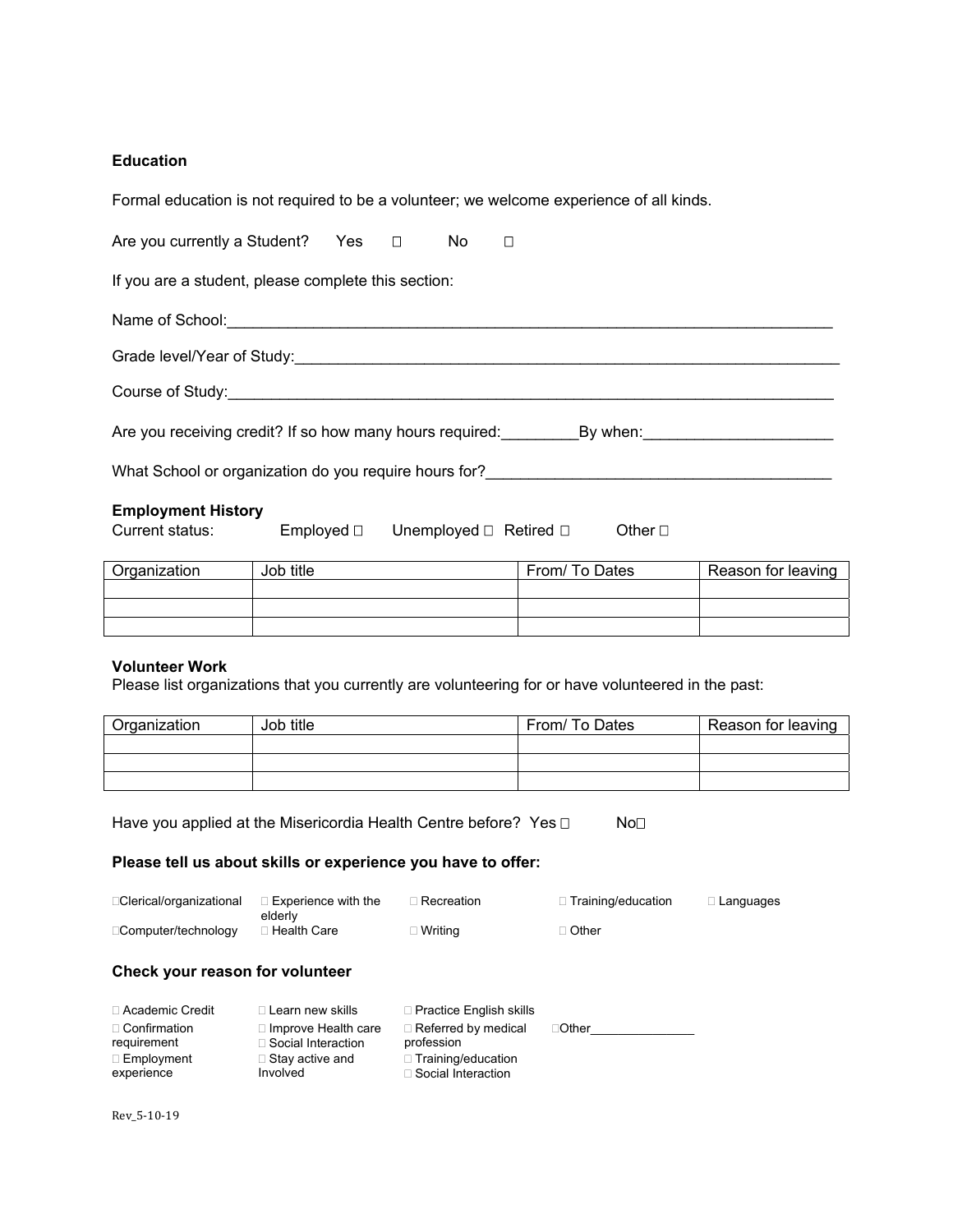### **Emergency Contact**

*-who would you like us to contact in case of an Emergency?*

| First and Last Name:<br>. |  |
|---------------------------|--|
|                           |  |

| Home Phone: | Bus. Phone: | Cell: |  |
|-------------|-------------|-------|--|
|             |             |       |  |

### **Health Information**

Please list any intellectual or physical disabilities or health problems which may affect your ability to perform as a volunteer and that you wish to have taken into consideration when determining a volunteer placement

#### **References**

List three (3) current references such as past/present employers, teachers/instructors, youth group leaders, colleagues or a supervisor from a volunteer experience. We **do not accept** family members or personal friends as references unless you **were employed by them.** Signed reference letters that are current and on the organization's letter head can be accepted.

| <b>Name</b> | Organization | How do you<br>know this<br>person? | Phone No. | <b>Email</b><br>-please print |
|-------------|--------------|------------------------------------|-----------|-------------------------------|
|             |              |                                    |           |                               |
|             |              |                                    |           |                               |
|             |              |                                    |           |                               |

#### **Authorization and Consent**

By submitting this application, I agree that the information I have provided on the form is true and accurate, furthermore, I understand and agree that submitting this application form does not automatically register me as a volunteer. It is the policy of Misericordia Health Centre Volunteer Services to screen all prospective volunteers. While we try to place every prospective volunteer, management reserves the right to decline applicants who do not meet our requirements and/or placement criteria. I consent to this information and information about my volunteer work with Misericordia health Centre to be maintained on the Better Impact Data base and absolved and release Misericordia Health Centre and the WRHA from all and any liability that may otherwise accrue by reason of keeping this information on the Better Impact Data base and using this information for the Misericordia Health Centre purposes.

Signature:\_\_\_\_\_\_\_\_\_\_\_\_\_\_\_\_\_\_\_\_\_\_\_\_\_\_\_\_\_\_\_\_Date:\_\_\_\_\_\_\_\_\_\_\_\_\_\_\_\_\_\_\_\_\_\_\_\_\_\_\_\_

### **Parental/Guardian Consent (14-17)**

(print name), hereby give my permission for (name of volunteer) example to to volunteer for the Misericordia Health Centre. I have read and understood the Volunteer Application form and give consent to the details on my child's volunteering being stored on the Better Impact website as described on the Volunteer Application Form.

#### **NOTE:**

**Parents may be advised of performance issues or in the event that disciplinary action should be required.**